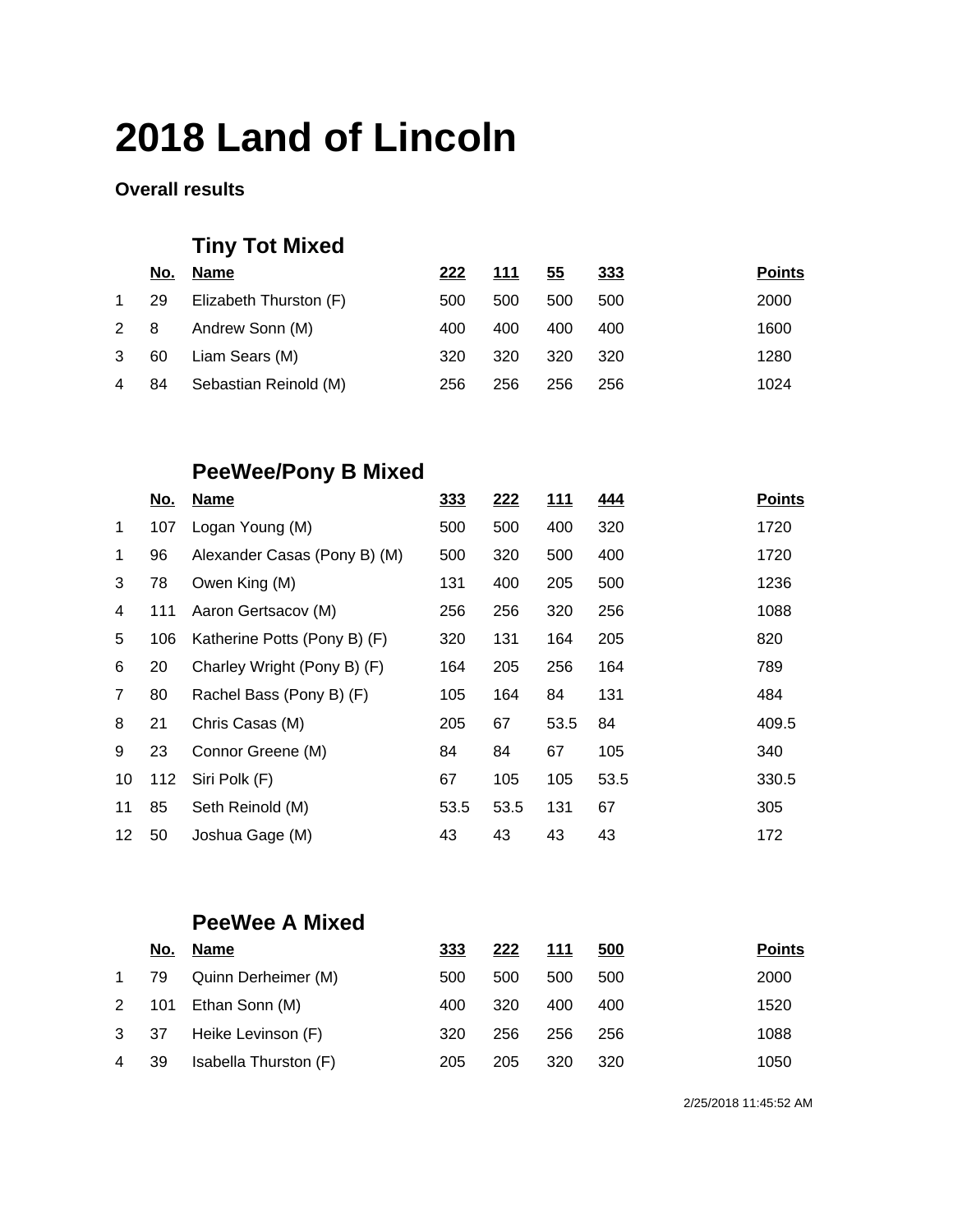#### **Overall results**

| 5              | 34                | Gabriel Shoykhet (M)          | 164 | 164        | 205        | 205        | 738           |
|----------------|-------------------|-------------------------------|-----|------------|------------|------------|---------------|
| 6              | 109               | Matthew Lorenz (M)            | 256 | 400        |            | 0          | 656           |
|                |                   |                               |     |            |            |            |               |
|                |                   |                               |     |            |            |            |               |
|                |                   | Pony A Mixed                  |     |            |            |            |               |
|                | <u>No.</u>        | <b>Name</b>                   | 500 | <u>333</u> | <u>222</u> | <u>777</u> | <b>Points</b> |
| 1              | 88                | Stella Summerfield (F)        | 500 | 400        | 500        | 205        | 1605          |
| 2              | 71                | Matt Ryan (M)                 | 205 | 500        | 84         | 500        | 1289          |
| 3              | 7                 | Allen Wang (M)                | 320 | 164        | 256        | 400        | 1140          |
| 4              | $12 \overline{ }$ | Ben Bass (M)                  | 400 | 320        | 105        | 164        | 989           |
| 5              | 64                | Lucas King (M)                | 256 | 256        | 131        | 320        | 963           |
| 6              | 9                 | Andy Sun (M)                  | 131 | 205        | 320        | 256        | 912           |
| $\overline{7}$ | 15                | Brooke Derheimer (F)          | 84  | 131        | 400        | 105        | 720           |
| 8              | 89                | Stella Bickham-Okoniewski (F) | 164 | 105        | 205        | 84         | 558           |
| 9              | 30                | Ella King (F)                 | 105 | 84         | 164        | 131        | 484           |
| 10             | 95                | Alex Hughes (F)               | 67  | 67         | 67         | 67         | 268           |

## **Midget/Open B Mixed**

|                | <u>No.</u> | <b>Name</b>                                            | <u>777</u> | 500 | 333 | <u>1000</u> | <b>Points</b> |
|----------------|------------|--------------------------------------------------------|------------|-----|-----|-------------|---------------|
| $\mathbf{1}$   | 105        | Julia Lapporte (Open B) (F)                            | 500        | 500 | 500 | 500         | 2000          |
| 2              | 73         | Melina Becker (Open B) (F)                             | 400        | 400 | 400 | 256         | 1456          |
| 3              | 61         | Logan Sardina (Open B) (M)                             | 320        | 320 | 205 | 320         | 1165          |
| 4              | 56         | Keith Keovan (M)                                       | 131        | 256 | 320 | 400         | 1107          |
| 5              | 68         | Maja Gakovic (F)                                       | 256        | 131 | 256 | 164         | 807           |
| 6              | 67         | Madilyn Dean (F)                                       | 205        | 205 | 164 | 205         | 779           |
| $\overline{7}$ | 5          | Alexander Thurston (M)                                 | 164        | 164 | 131 | 67          | 526           |
| 8              | 103        | Jacqueline (Jax) Bukalski Bukalski 105<br>(Open B) (F) |            | 105 | 105 | 131         | 446           |
| 9              | 28         | Elan Pan (F)                                           | 67         | 84  | 84  | 105         | 340           |
| 10             | 83         | Sam Ross (M)                                           | 84         | 67  | 67  | 84          | 302           |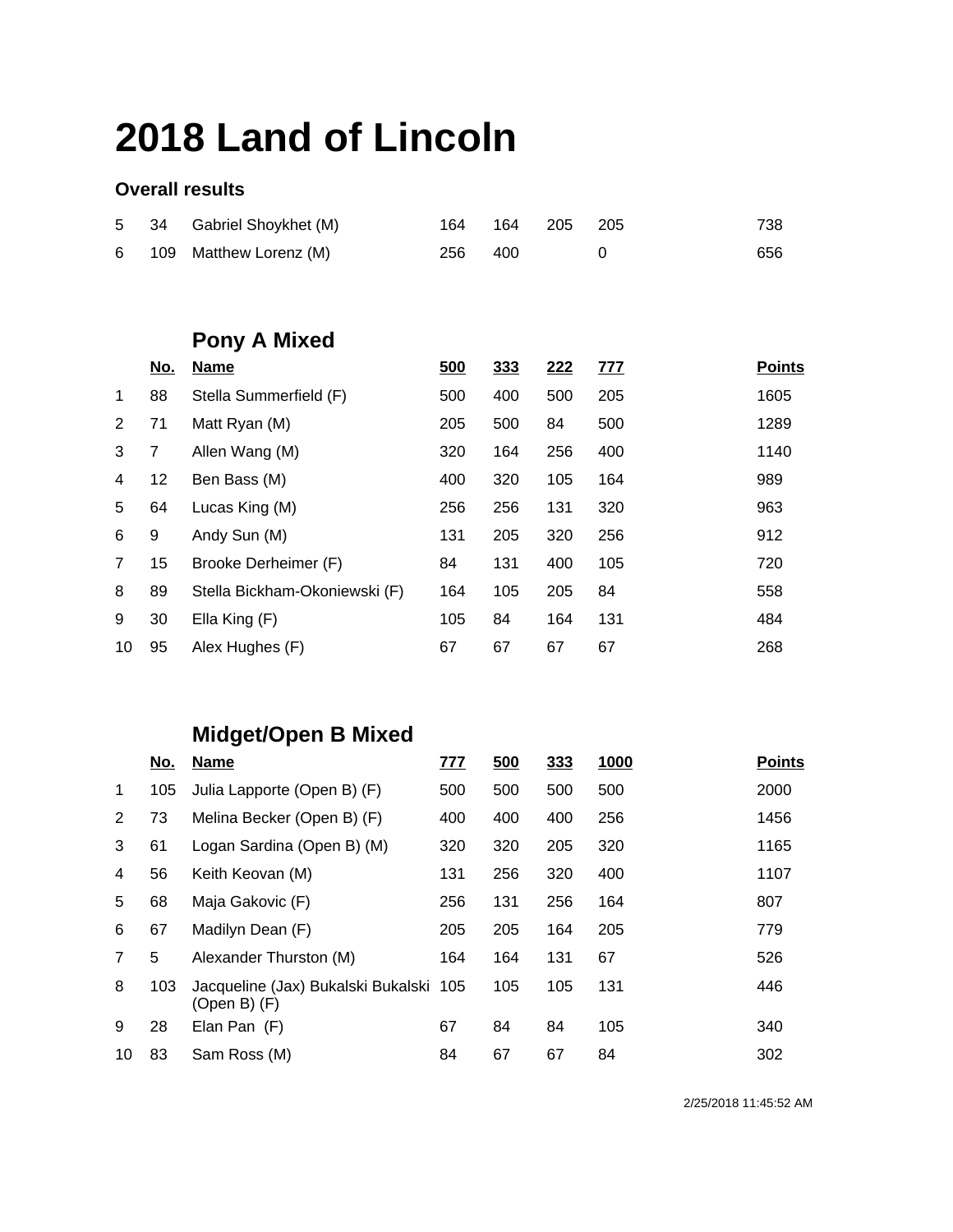**Overall results**

## **Midget A Mixed**

|                | <u>No.</u> | <b>Name</b>               | <u>777</u> | <u>500</u> | <u>333</u> | 1000 | <b>Points</b> |
|----------------|------------|---------------------------|------------|------------|------------|------|---------------|
| 1              | 92         | Xavier Lawrence (M)       | 500        | 500        | 500        | 500  | 2000          |
| $\overline{2}$ | 66         | Mackenzie Igel-Harris (F) | 400        | 400        | 320        | 320  | 1440          |
| 3              | 46         | Jon Olson (M)             | 320        | 320        | 400        | 256  | 1296          |
| 4              | 63         | Lucas Kisiolek (M)        | 205        | 256        | 105        | 400  | 966           |
| 5              | 82         | Ryan Olijnyk (M)          | 256        | 131        | 205        | 205  | 797           |
| 6              | 69         | Marcello Gaus Ehning (M)  | 105        | 164        | 256        | 164  | 689           |
| $\overline{7}$ | 59         | Leo Drossos Thompson (M)  | 164        | 205        | 131        | 131  | 631           |
| 8              | 110        | Natasa Gakovic (F)        | 131        | 105        | 164        | 105  | 505           |
| 9              | 102        | Genevieve Levinson (F)    | 84         | 67         | 84         | 84   | 319           |
| 10             | 36         | Gregory Britt (M)         | 67         | 84         | 53.5       | 43   | 247.5         |
| 11             | 104        | Joseph Britt (M)          | 53.5       | 34.5       | 67         | 53.5 | 208.5         |
| 12             | 93         | Ynez Toth (F)             | 34.5       | 53.5       | 43         | 67   | 198           |
| 13             | 90         | Theodore Krieger (M)      | 43         | 43         | 34.5       | 34.5 | 155           |
| 14             | 97         | Bradley Thornton (M)      | 27.5       | 27.5       | 22         | 27.5 | 104.5         |
| 15             | 40         | Jack Samuels (M)          | 22         | 22         | 27.5       | 22   | 93.5          |

#### **Juvenile Mixed**

|             | <u>No.</u> | <b>Name</b>                | 1000 | 777 | 500 | 1500 | <b>Points</b> |
|-------------|------------|----------------------------|------|-----|-----|------|---------------|
| $\mathbf 1$ | 16         | Calvin Williams (M)        | 500  | 500 | 256 | 500  | 1756          |
| 2           | 14         | Brianne Molenda (F)        | 400  | 400 | 500 | 400  | 1700          |
| 3           | 22         | Christopher Knickmeyer (M) | 320  | 320 | 400 | 164  | 1204          |
| 4           | 54         | Kaitlyn Thornton (F)       | 205  | 256 | 320 | 256  | 1037          |
| 5           | 42         | Jarrod Ward (M)            | 256  | 205 | 131 | 320  | 912           |
| 6           | 24         | Cooper Dunn (M)            | 164  | 164 | 164 | 205  | 697           |
| 7           | 77         | Nathaniel Moore (M)        | 131  | 131 | 205 | 131  | 598           |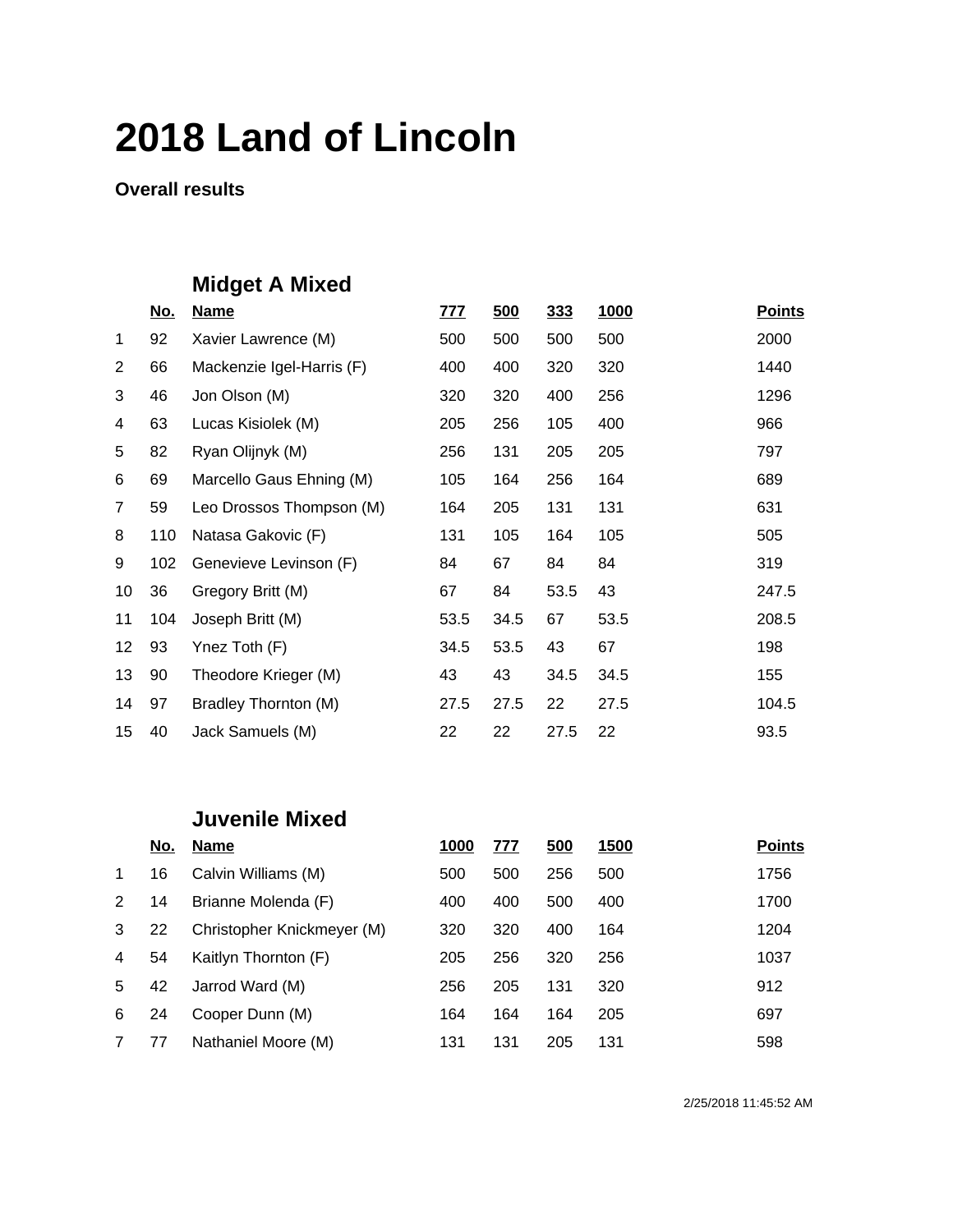#### **Overall results**

### **Open A Mixed**

|             | <u>No.</u> | Name               | 1500 | 1000 | 500 | <u>3000</u> | <b>Points</b> |
|-------------|------------|--------------------|------|------|-----|-------------|---------------|
| $\mathbf 1$ | 45         | John Schnor (M)    | 500  | 400  | 320 | 500         | 1720          |
| $2^{\circ}$ | 70         | Marcus Merrill (M) | 320  | 500  | 400 | 400         | 1620          |
| 3           | 53         | K Lopez (M)        | 400  | 320  | 500 | 320         | 1540          |
| 4           | 58         | Kyle Holway (M)    | 256  | 256  | 256 | -0          | 768           |
| 5           | 52         | Justin Hughes (M)  |      |      |     | 0           | 0             |

### **Heartland Men**

|             | <u>No.</u> | <b>Name</b>                | <b>1500</b> | 1000 | 500 | 3000 | <b>Points</b> |
|-------------|------------|----------------------------|-------------|------|-----|------|---------------|
| $\mathbf 1$ | 47         | Jon Ricardo Aquino (M)     | 500         | 500  | 500 | 500  | 2000          |
| 2           | 44         | Joel Foster (M)            | 400         | 400  | 67  | 400  | 1267          |
| 3           | 76         | Nathaniel Casson (M)       | 320         | 320  | 400 | 67   | 1107          |
| 4           | 2          | Aidan Lewis (M)            | 256         | 256  | 205 | 320  | 1037          |
| 5           | 74         | N Lopez (M)                | 205         | 205  | 320 | 164  | 894           |
| 6           | 31         | Eric Lapporte (M)          | 164         | 131  | 256 | 256  | 807           |
| 7           | 100        | David Scolare (M)          | 131         | 105  | 105 | 131  | 472           |
| 8           | 98         | Carl Tatelli (M)           | 67          | 67   | 131 | 205  | 470           |
| 9           | 43         | Jersey Chytla (Hit-la) (M) | 105         | 164  | 84  | 67   | 420           |
| 10          | 94         | Alessandro Topa (M)        | 84          | 84   | 164 | 67   | 399           |

### **Heartland Ladies**

|             | <u>No.</u> | <u>Name</u>               | <u>1500</u> | 1000 | 500 | 3000 | <b>Points</b> |
|-------------|------------|---------------------------|-------------|------|-----|------|---------------|
| $\mathbf 1$ | 86         | Shreya Arun (F)           | 500         | 500  | 500 | 500  | 2000          |
| 2           | 38         | Isabella Main (F)         | 400         | 400  | 320 | 400  | 1520          |
| 3           | 10         | Anna Quinn (F)            | 320         | 320  | 400 | 320  | 1360          |
| 4           | 81         | Renee Miller (F)          | 256         | 205  | 256 | 256  | 973           |
| 5           | 18         | Catherine Vandergriff (F) | 205         | 256  | 205 | 164  | 830           |